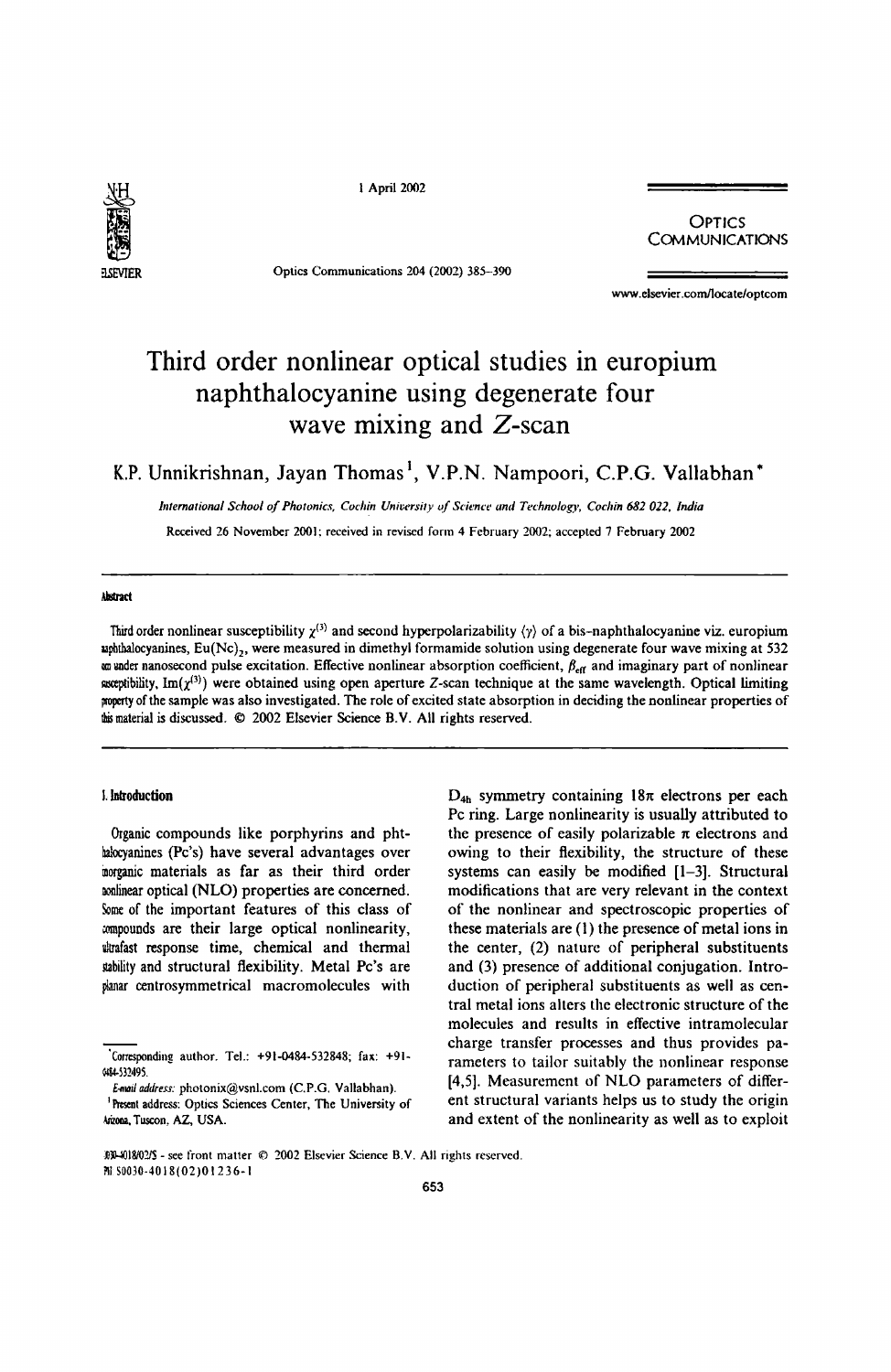NLO effects in appropriate areas of optical technology like optical limiting, optical computing, and optical communication. For example, efforts are in progress in many laboratories for the realization of all optical devices [6]. Such devices can do away with electrical/optical/electrical conversion existing in the present communication system, which really limits the optimum use of available speed.

In the light of wide applications of NLO effects, a large number of materials have been synthesized and their NLO properties have been explored using different techniques like degenerate four wave mixing (DFWM), Z-scan and third harmonic generation (THG) [7-11]. Here we are interested in the third order NLO properties of electronic origin of a bis-naphthalocyanine viz. europium naphthalocyanine,  $Eu(Nc)$ , dissolved in dimethyl formamide (DMF). Naphthalocyanines (Nc's) are compounds with additional conjugation with respect to corresponding Pc's. In the present work second hyperpolarizability *(y)* and figure of merit F which is defined as  $\chi^{(3)}/\alpha$ , ( $\alpha$  is the linear absorption coefficient) have been measured for  $Eu(Nc)$ , using DFWM at 532 nm with a nanosecond laser. Nonlinear absorption was also studied using open aperture Z-scan technique. Nonlinear absorption coefficient  $\beta$  and imaginary part of nonlinear susceptibility,  $Im(\chi^{(3)})$  have been calculated. Effect of nonlinear absorption on optical limiting was demonstrated in a separate and independent experiment.

# 2. Experimental

DFWM experiment was carried out at 532 nm using the second harmonic of a Nd:YAG laser (GCR 170, Quanta Ray, 7 ns pulse width). Standard back scattering configuration of DFWM was used for the experiment. In nanosecond regime usually thermal effect dominates. Here we are interested mainly in the nonlinearity, which arises from the electronic response. Therefore polarizations of the beams were so chosen so as to avoid thermal effects. The two pump beams were s polarized and probe beam was  $\pi$  polarized. In the present phase conjugation set up the pump-probe

angle was adjusted to be nearly  $8^\circ$ . The two pm beams were of nearly equal intensity. Pump-prot intensity ratio was about 5. The phase conjuga beam, which retraces the path of probe beam,  $n$ separated using a beam splitter. The experiments set up for DFWM was calibrated by measuring ratio of  $\chi^{(3)}_{\text{max}}$  to  $\chi^{(3)}_{\text{max}}$  for CS<sub>2</sub>. This ratio was four to be 0.695, which is very close to the literate value 0.706 [12]. The interacting beams had a ameter of nearly 8 mm and these were used  $\pi$ experiment without focussing.

In the open aperture  $Z$ -scan experiment  $\frac{1}{2}$ transmittance of the sample is measured as  $\pm$ sample is moved along the propagation director  $(z)$  of a focused gaussian laser beam. In the presexperiment the laser beam was focused with all of focal length of 20 cm producing a beam was  $\omega_0$  of 13 µm and Rayleigh range  $z_0$  of 1.5 mm: the sample. The sample was taken in a cuvelle: path length 1 mm, which is less than the Rayer range in the sample. Therefore thin sample  $v<sup>1</sup>$ proximation is reasonably valid. I

In both  $Z$ -scan and DFWM experiments  $\overline{u}$ and output energy were measured using photol. odes (Newport 818 UV and Melles Griot 13Da 007) and were averaged over hundred shots win. digital storage oscilloscope (Tektronix TDS $\mathfrak{B}$ )

## 3. Results and discussion

Fig. 1 shows the structure of Eu(Nc),  $\ln 2$ case metal ion is sandwiched between two  $\frac{1}{2}$ planes. Absorption spectrum of the sample  $s$   $\approx$ in Fig. 2. It is to be noted that compared  $\omega$ corresponding Pc's,  $Eu(Nc)_2$  has higher degreed conjugation.

0.1 mM solution of  $Eu(Nc)_2$  was used in  $\frac{1}{2}$ experiment. Pump beam energy was varied for to 5 mJ. Fig. 3 shows the  $log$ -log plot of the pat conjugate intensity against pump beam intensi The plot is a straight line with slope equal to: This value may be considered as close to threat hence it is indicative of the third order prox involved in the phenomenon. It also suggest  $\sharp$ there is no saturation of the nonlinearity. The was calculated with respect to a reference sami  $CS<sub>2</sub>$  using the equation [13]

Ì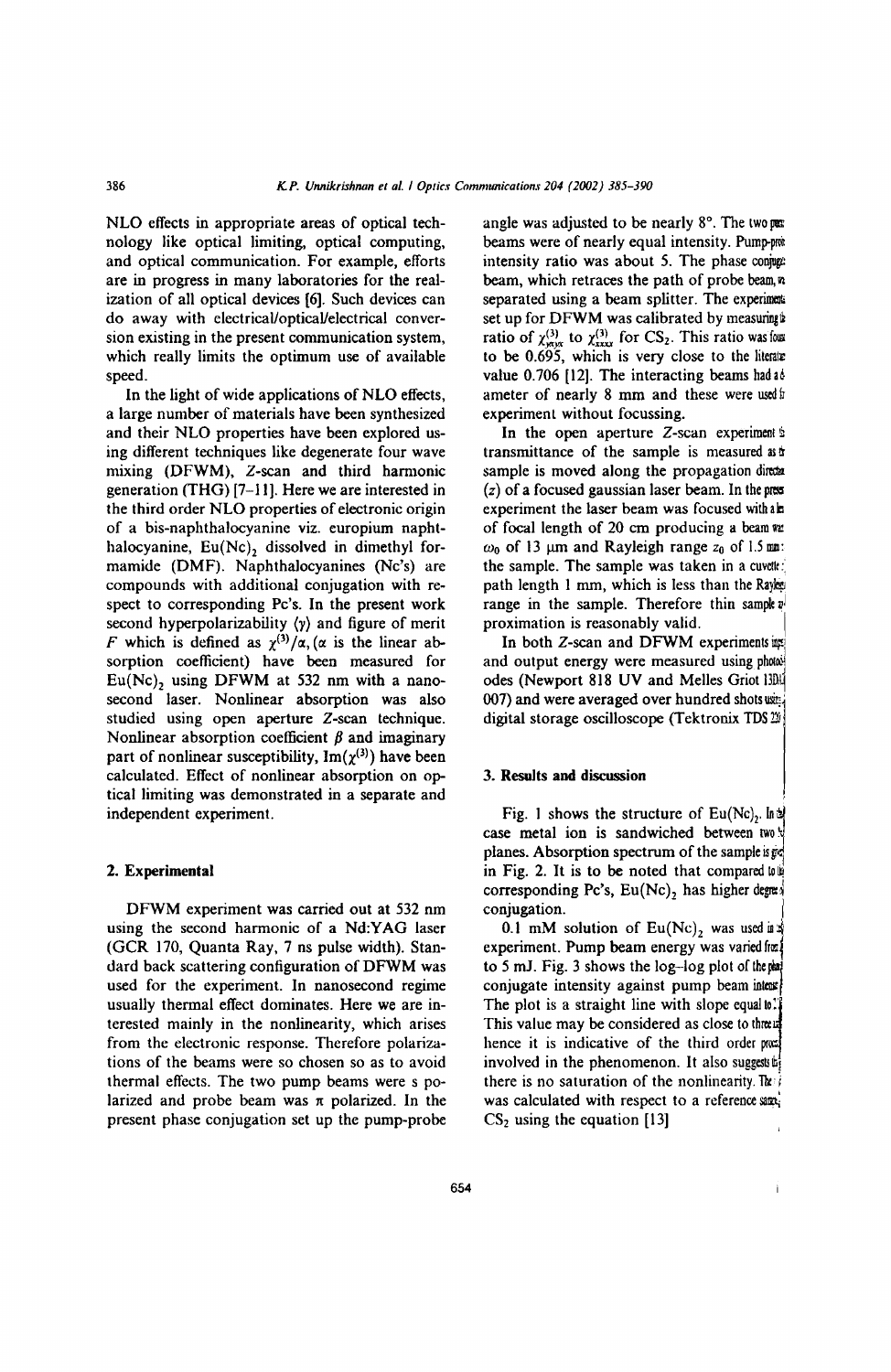

Fig. I. Structure of europium naphthalocyanine.



 $F_{\mathbf{g}}$  2 Absorption spectrum of europium naphthalocyanine in shtion of DMF.

$$
i^{(3)} = \chi_{\text{ref}}^{(3)} \left[ \frac{(I/I_0^3)}{(I/I_0^3)_{\text{ref}}}\right]^{1/2} \left[ \frac{n}{n_{\text{ref}}} \right]^2 \frac{l_{\text{ref}}}{l}
$$
  
 
$$
\times \frac{\alpha l}{(1 - e^{-\alpha l})e^{-\alpha l/2}}.
$$
 (1)

Here  $n$  is the refractive index,  $l$  is the sample icngth, *10* and *I* are pump intensity and phase



Fig. 3. Log-log plot of phase conjugate signal intensity against pump beam intensity (in arbitrary units).

conjugate signal intensity, respectively.  $\chi_{\text{ref}}^{(3)}$  was taken to be 2.73  $\times$  10<sup>-13</sup> esu [12]. The  $\chi^{(3)}$  of the solvent was also measured in the same experimental condition. In the case of absorbing sample we can define figure of merit  $F$  for third order nonlinearity which characterizes the nonlinear response that can be achieved for a given absorption loss. *F* values are very often used for comparing different types of absorbing samples.

Microscopic third order nonlinear response is characterized by second hyperpolarizability *(y).*  The second hyperpolarizability of solute can be calculated using pairwise additive model using the following equation [4]:

$$
\langle \gamma \rangle = \frac{\chi_{\text{solution}}^{(3)} - \chi_{\text{solvent}}^{(3)}}{L^4 N_{\text{solute}}}.
$$
 (2)

Here  $N_{\text{solute}}$  is the number density of the solute per cm<sup>3</sup> and  $L = (n^2 + 2)/3$  is the local filed correction factor. The measured values of the nonlinear susceptibility. figure of merit and hyperpolarizability of the sample and solvent are given in Table I.

In the case of metal substituted macromolecules second hyperpolarizability is dependant on the  $\pi$ electron conjugation as well as the extent of distortion of the same by central metal ion. It also depends on how closer the wavelength of excitation is with respect to absorption maximum of the sample. Around 532 nm, though linear absorption of this class of macromolecules is weak, they generally exhibit fairly good excited state absorption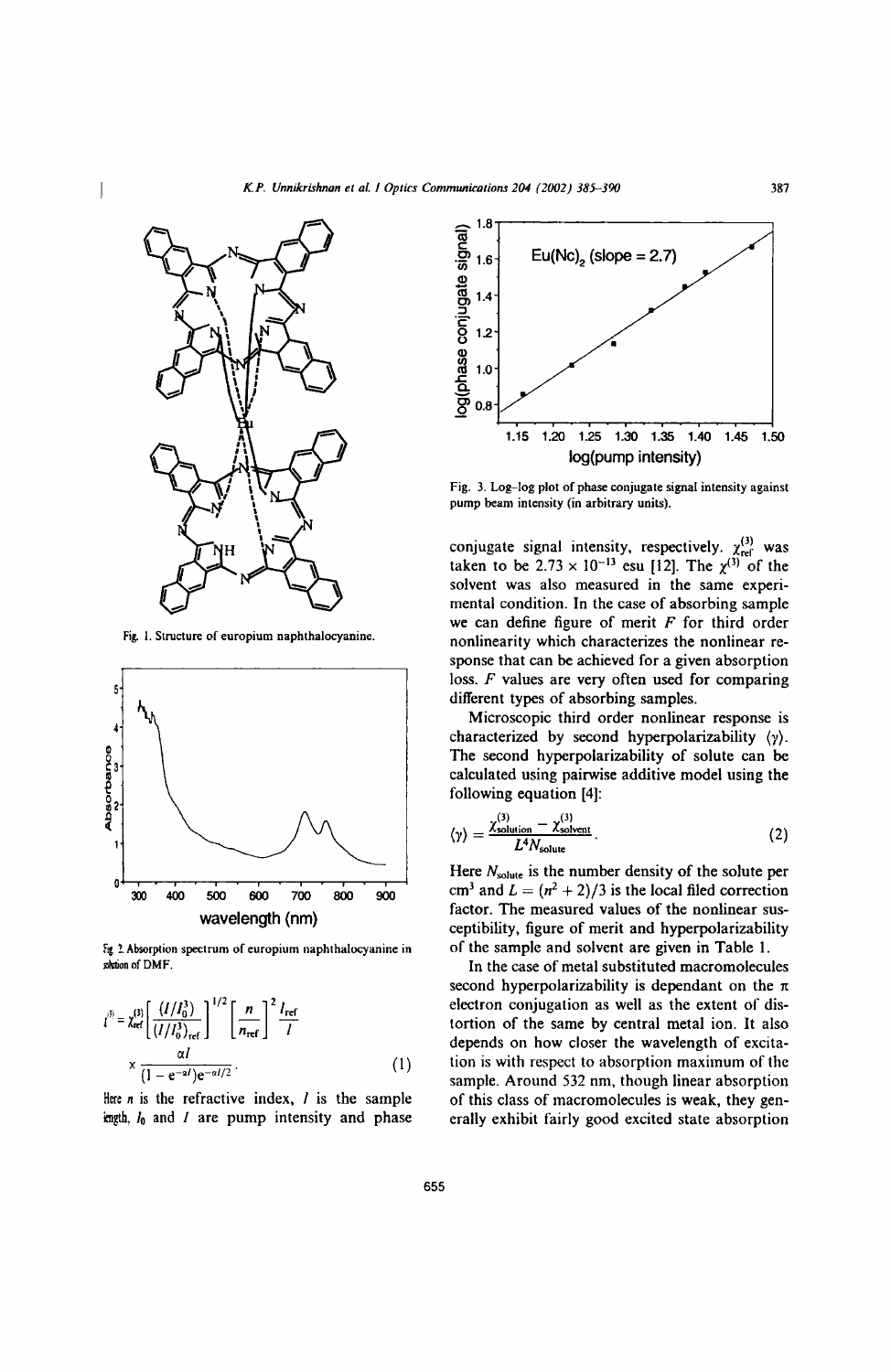Table I

Measured values of third order susceptibility, figure of merit and second hyperpolarizability of the of europium naphthalocyasar DMF solution

| $\langle \gamma \rangle$ $(\times 10^{-32})$ csu |
|--------------------------------------------------|
|                                                  |
| 55                                               |
|                                                  |

Third order susceptibility of the DMF is also given.

(ESA) in this wavelength region [14], which can contribute to the imaginary part of  $\chi^{(3)}$ . Contribution of ESA to  $\text{Im}(\chi^{(3)})$  was measured using open aperture Z-scan technique and this is discussed in the following paragraph. Apart from that, measurement of DFWM gives combined contribution of central metal ion and  $\pi$  electron conjugation to nonlinearity. It is possible to separate the effect of  $\pi$  electron conjugation from that of central metal ion by studying the NLO properties of corresponding metal free naphthalocyanine and comparing the results with that of  $Eu(Nc)$ . Metal may introduce additional energy levels in HOMO-LOMO gap. This can result in some new weak absorption lines and/or small shift in absorption maxima with respect to corresponding metal free compound. Evidently these types of spectral changes effected by central metal ion can influence the NLO properties considerably. Here these contributions are not separated and therefore we wish to attribute observed nonlinearity to combined effect of conjugation, central metal ion and ESA.

Pc's and Nc's have an excited state absorption cross section that is higher than that of the ground state. Consequently these molecules exhibit ESA which can be used for passive optical power limiting. Nonlinear absorption present in the sample can be accounted for by defining the nonlinear absorption coefficient as  $\beta_{\text{eff}}$ . It is a measure of the over all nonlinear absorption, which may include ESA as well as instantaneous two-photon absorption (ITPA). Correspondingly  $Im(\chi^{(3)})$  is designated as  $Im(x_{\text{eff}}^{(3)})$  [15]. This is essential to take into account all the possible nonlinear absorption processes in the sample.

Effective nonlinear absorption coefficient was calculated from open aperture Z-scan experiment by fitting the experimental data to the normalized transmittance (normalized to large values of: given by the equation [16]

$$
T(z) = \frac{C}{q_0\sqrt{\pi}}\int_{-\infty}^{\infty} \ln(1+q_0e^{-t^2}) dt,
$$

C is the normalizing constant,  $q_0 = (\beta l_0)I_{\text{eff}}$  $(1 + x^2)$ , where  $I_0$  is the irradiance at focus, 1:  $z/z_0$  and  $l_{\text{eff}} = (1 - e^{-\alpha l})/\alpha$  is the effective league Here  $\alpha$  is the linear absorption coefficient and  $h$ the sample length.

Fig. 4 shows the open aperture  $Z$ -scan curve the sample of concentration 0.2 mM for an ' diance of 152 mW/cm<sup>2</sup> at focal region after or rected for front surface fresnel reflection. Decra of transmission around the focal point is indicated of the presence of nonlinear absorption. Fra the fit to the experimental data,  $\beta_{\text{eff}}$  was calculated to be 39 cm GW<sup>-1</sup> which gives  $\text{Im}(\chi_d^{(l)})$  $0.25 \times 10^{-13}$  esu. From Table 1, we get the direction ence between the  $\chi^{(3)}$  values of the sample solvent as  $1.23 \times 10^{-13}$  esu. The Im $(\chi_{\text{eff}}^{(3)})$  obtains



Fig. 4. Open aperture Z-scan curve: (•) experiments theoretical fit.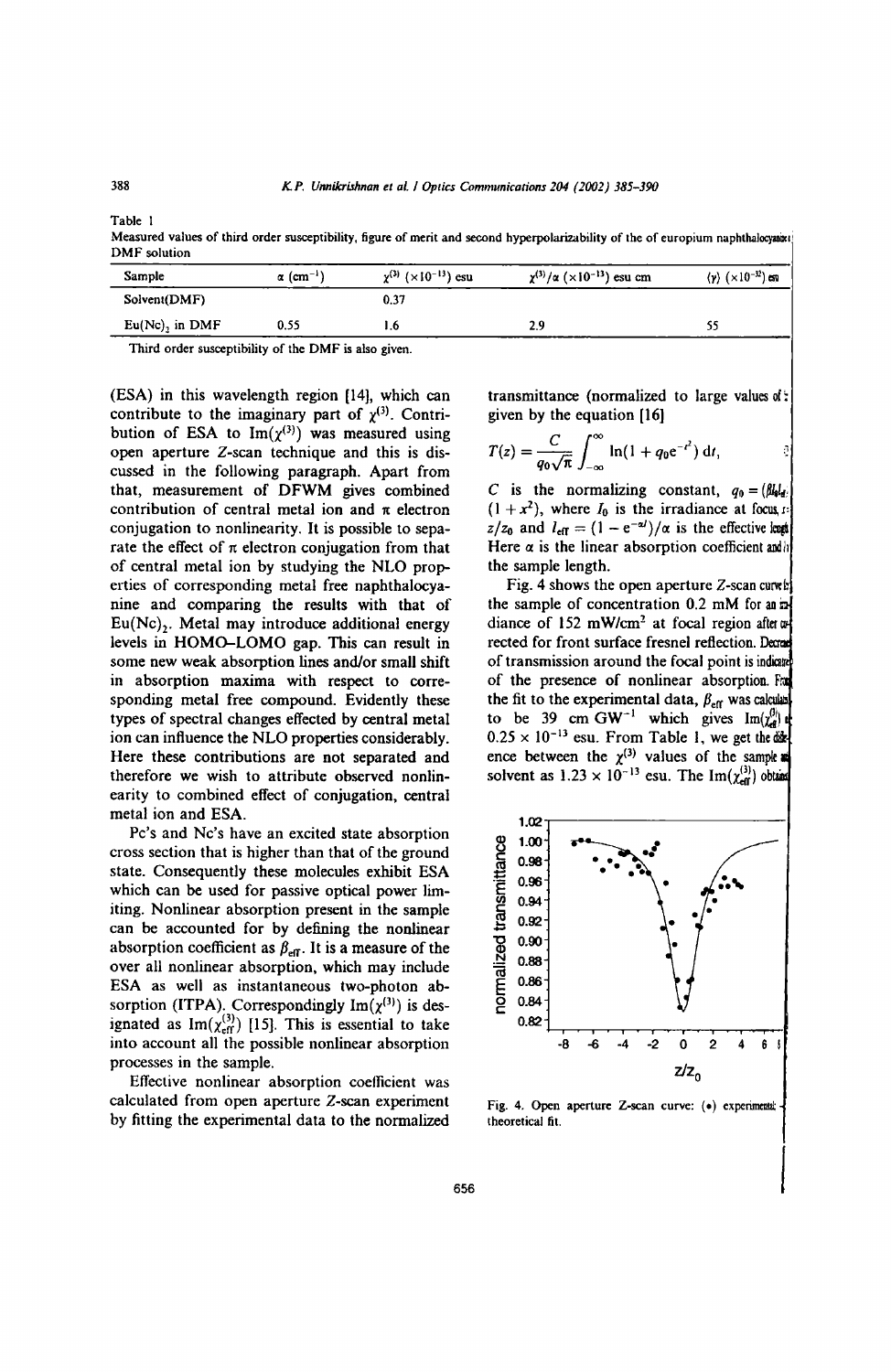irom Z-scan experiment is less than  $1.23 \times 10^{-13}$ <sup>~</sup>in spite of the fact that concentration of the ample used in  $Z$ -scan experiment is higher than that of the sample used in DFWM. This seems to plicate that though NL absorption do contribute  $v_1^{(3)}$ , observed value of  $\chi^{(3)}$  in DFWM experimal may not be due to nonlinear absorption ione. This conjecture can be verified by per $imning$  a closed aperture Z-scan measurements, a it gives only real part of  $\chi^{(3)}$  [Re( $\chi^{(3)}$ )]. But nder nanosecond excitation, closed aperture Z- $\mathbf{r}$ an measurements is dominated by thermal effects md hence picosecond measurements may be re and for this purpose.

Presence of nonlinear absorption can result in pasive optical power limiting. Fig. 5 shows troughput measured against input laser energy ),y 0.2 mM solution taken in a cuvette of path • 1.4 mm. Laser beam was focussed by a lens *rJ* focal length 20 cm. The sample was kept suffiantly away from the focal point to avoid surface dunage. Corresponding nonlinear transmission shown in inset) clearly shows that transmission deteases to 70% of the linear transmission as a result of nonlinear absorption.

Nonlinear absorption under nanosecond exci-IaIion can be easily explained using a five-level model involving  $S_0$ ,  $S_1$ ,  $S_2$ ,  $T_1$  and  $T_2$  as shown in Fig. 6 [17]. Here S's and T's correspond to singlet and triplet manifold, each containing a number of ~brational levels. Molecules are initially excited



 $\frac{1}{2}$ . Throughput measured against input energy. Inset figure tows corresponding nonlinear transmission; (-) linear rmsmission.



Fig. 6. Energy level diagram (five-level model)  $T_1 \leftarrow S_1$  transition is nonradiative.

electronically from lowest vibrational level of  $S_0$  to upper vibrational levels of  $S_1[S_1 \leftarrow S_0(v = 0)].$ Here *v* corresponds to vibrational quantum number. From there molecules will arrive at lowest vibrational level of  $S_1(v = 0)$  in picoseconds by nonradiative decay. In nanosecond time scale  $(S_2 \leftarrow S_1)$  singlet transition does not deplete population in  $S_1$  appreciably as atoms excited to  $S_2$ decay to  $S_1$  itself within picoseconds. From  $S_1$ molecules finally go to  $T_1$  via intersystem crossing wherefrom they are excited to  $T_2$ . Nonlinear absorption observed here is a consequence of  $T_2 \leftarrow T_1$  absorption  $[T_2 \leftarrow T_0(v = 0)].$ 

Bis-Pc's have a structure similar to that of Eu(Nc)<sub>2</sub>. F and  $\langle \gamma \rangle$  values for some bis-Pc's obtained are reproduced in Table 2 from [18]. F values are often used to compare the over all third order nonlinearity of a variety of samples. It can be seen that the sample in the present experiment exhibits fairly high  $F$  values compared to bis-Pc's given in Table 2. *(y)* value is also higher in the present case. Mono Pc's, porphyrins, etc. generally have a structure considerably different from that of our sample. However FePc and some of its

Table 2 Values of figure of merit and second hyperpolarizability of some bis-Pc's at 1.06  $\mu$ m

| Sample  | α<br>$(cm-1)$ | $\chi^{(3)}/\alpha$ ( $\times 10^{-13}$ )<br>esu cm | $(y)$ ( $\times$ 10 <sup>-32</sup> )<br>esu |
|---------|---------------|-----------------------------------------------------|---------------------------------------------|
| Sc(Pc), | 3.5           | 0.6                                                 | 48                                          |
| Lu(Pc), | 1.3           |                                                     | 34                                          |
| Yb(Pc), | 1.5           |                                                     | 41                                          |
| Y(Pc),  | .62           | 2                                                   | 26                                          |
| Gd(Pc), | .58           | 2                                                   | 22                                          |
| Eu(Pc), | 0.51          | 2                                                   | 22                                          |
| Nd(Pc), | 0.53          |                                                     | 15                                          |

Reproduced from (18).

657